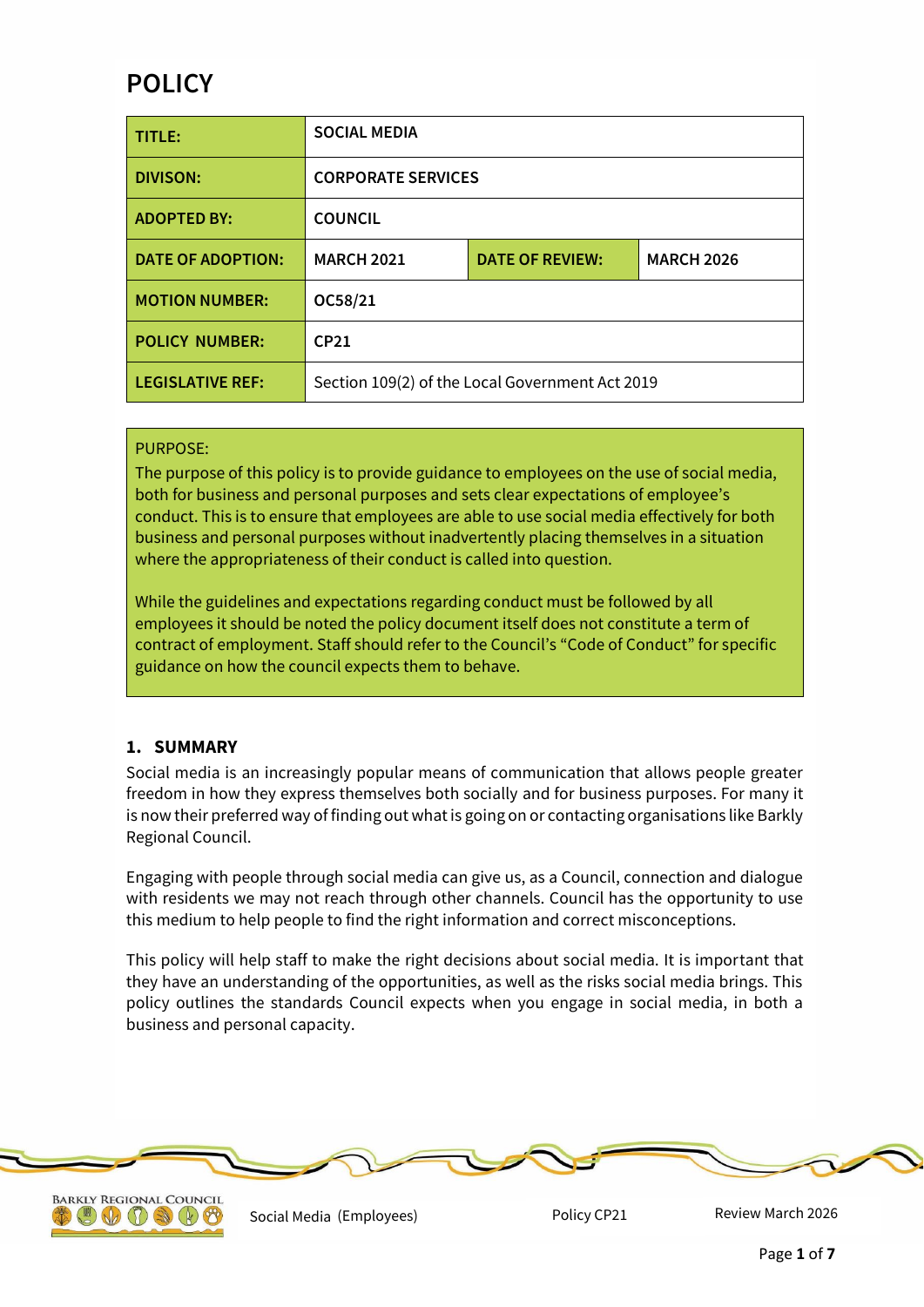The social media policy may be amended, withdrawn, suspended or departed from at the discretion of the Council at any time. All staff must ensure that they are familiar with, comply with the contents of, and support the Council's policies, procedures and guidance.

# **2. OBJECTIVES**

Council is committed to ensuring employees understand the Social Media Policy and expectations of them when making public comment both in their professional and personal lives. It has been developed to assist employees to be mindful of their obligations and responsibilities under relevant legislation, and the code of conduct.

The same high standards of conduct and behaviour generally expected of Council employee's also applies when participating online through social media. Online participation should reflect and uphold the values, integrity and reputations of the employees program / directorate and the whole organisation.

Employees are not authorised to speak on behalf of the Council unless specifically authorised to do so by the CEO.

## **3. PRINCIPLES**

Council respects that employees have the same right to freedom of expression as other members of the community, subject to a legitimate public interest in maintaining an impartial and effective public service. In doing so, however, employee must behave in a way that it does not seriously call into question their capacity to act apolitically and impartially in their work. It is also important that the reputation of the Council is not placed at risk by comments that our employees make.

Employee should be aware that content published online and on social media is, or may become publicly available, even from personal social media accounts. Council expects the employee to take reasonable steps to ensure that any social media use or public comment, including online falls within the following parameters.

- Don't make comments that are unlawful, obscene, defamatory, threatening, harassing, discriminatory or hateful to, or about work, colleagues, peers or the Barkly Regional Council;
- Don't use a work email address to register personal social media accounts;
- Don't make comments that are, or could be perceived to be:
	- o Made on behalf of the Council, rather than an expression of a personal view;
	- o Compromising their capacity to fulfil duties as a Council employee in an impartial and unbiased manner. This applies particularly where comment is made about the organisations policies, programs, services, and other employee.
	- o So harsh or extreme in its criticism of the Council, elected members, other employees, that the employee is no longer able to work professionally, efficiently or impartially;
	- o Critical of peers or other stakeholders associated with Council;
	- o A gratuitous personal attack that is connected with their employment;



Social Media Review March 2026 (Employees) Policy CP21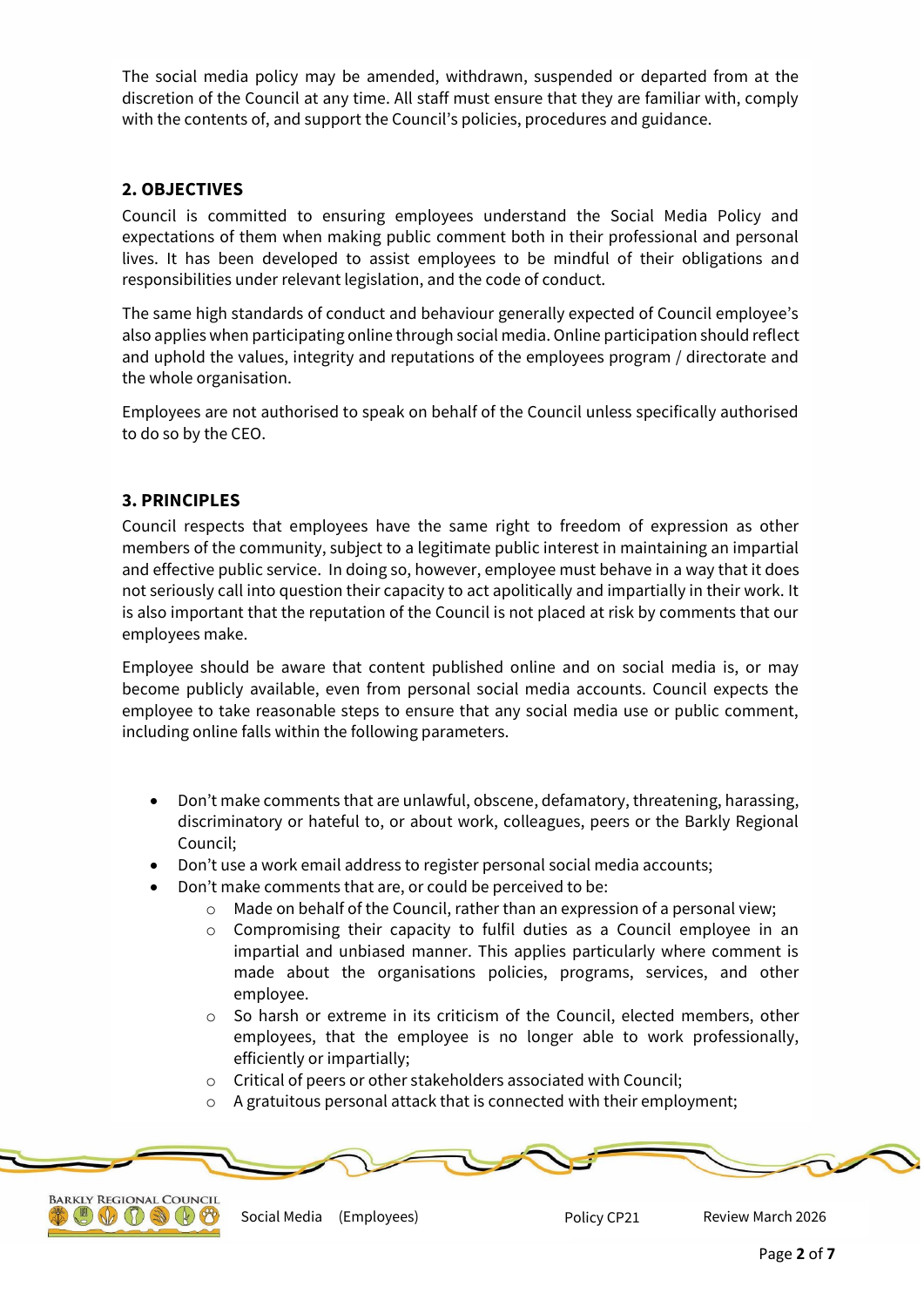- $\circ$  prejudicial to the integrity or the good reputation of the employees Directorate and/or the Council;
- o compromising public confidence in their Directorate or the Council;
- are mindful that their behaviour is bound by Council's Code of Conduct and Council's ICT Acceptable Usage Policy at all times, even outside work hours and when material is posted anonymously or using an alias or pseudonym; and
- make clear that any views expressed are their own, and not those of the department. However, this will not necessarily protect them from breaching Council's Code of Practice. If an employee can be identified as working for Council and they criticise the organisation, or elected members, or any Council program, it's reasonable for people to question their impartiality and ability to do their job effectively.

When considering making personal comments, employees should reflect on the following questions:

- Could your comments cause Council or other stakeholders to lose confidence in your ability to work in an impartial and professional manner?
- Are your comments consistent with how the community expects the Council to operate and behave?
- Could your comments lower or undermine the reputation of your program, Directorate or the Council?
- Are your comments lawful? For example, do they comply with anti-discrimination legislation and laws relating to defamation?
- Would you be comfortable if your manager read your comments?
- What if someone takes a screenshot of your comments and then circulates these around?

# 3.1 The internet is forever

Content published on the internet can remain public indefinitely. Content can also be replicated and shared beyond the original intended audience who may view it out of context or use it for an unintended purpose. For example, private messages or posts can be saved, screenshot and made public – with little potential for recourse. It is important to be aware that according to the terms and conditions of some third-party sites, the content published is the property of the site where it was posted and may be re-used in ways that were not intended.

Before posting to a social media site it is important for users to understand the tool/platform, read the terms of service and all user guides, and look through existing content to get an idea of the posting etiquette and any cultural and behavioural rules or protocols associated with that social media platform.

Do not rely on a social media site's default or adjustable security settings as any guarantee of privacy. Even if the employee does not identify themselves online as a Council employee, they could be identified as one by other people. Posts can be traced back to individual employees and be identified as an employee of the Council even if they posted anonymously or using a pseudonym.





Social Media (Employees) The Policy CP21 Review March 2026 (Employees)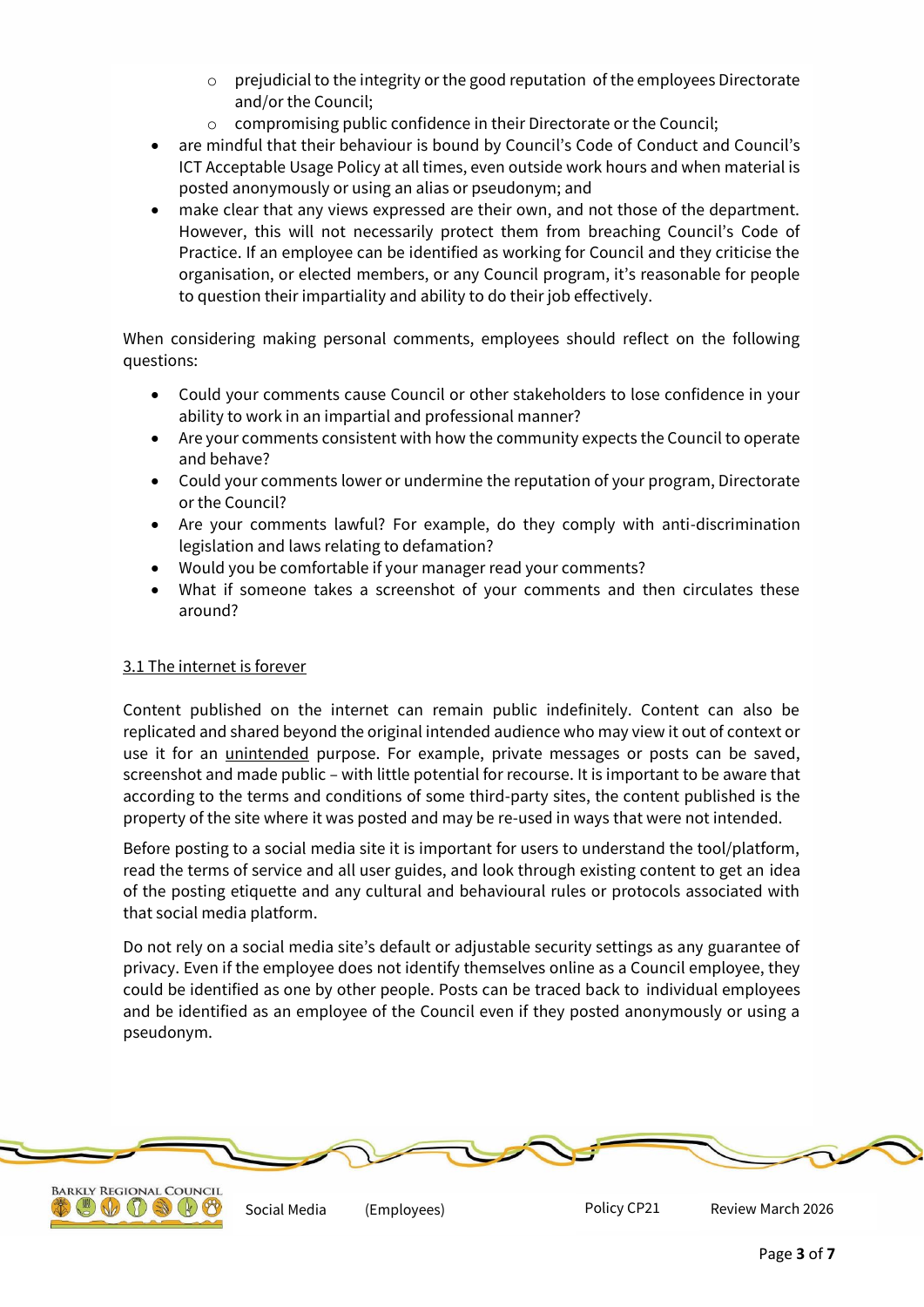# **4. PERSONAL USE OF SOCIAL MEDIA**

As the use and popularity of social media grows, the line between what is public and private, personal and professional can become blurred. It is important therefore that employees are aware that their personal digital activity could have an adverse impact on their professional role or the council's image and reputation.

Even if you do not expressly name the council as your employer on social media, this policy will still apply if a connection with your employment can be reasonably made.

You should refer to Council policies or your manager for guidance on what the Council considers to be unacceptable in any public comment you make about the services delivered or commissioned by the Council.

Specifically, Council will not tolerate any of the following activity on social media if it can be connected to you as an employee of the Council:

- Abusive or threatening behaviour;
- Inappropriate comments or materials that may be regarded as discriminatory;
- False or misleading statements that could have a negative effect on the Council's reputation;
- Inciting or supporting somebody to commit a crime or other unlawful acts; and
- Sharing confidential information relating to Council's processes, and/or business
- Escalating an online dispute about the council without referring the interaction to the PR & Events Officer for strategic advice and to minimise reputation damage to the organisation.

This could include content you share or like as this could suggest that you approve of that content.

# **5. PROFESSIONAL USE OF SOCIAL MEDIA**

 $\mathbb{C} \oplus \mathbb{C} \oplus \mathbb{C}$ 

If you are required to use social media platforms for Council related activities or public facing interactions on behalf of the organisation you should be aware that:

- Anything you post on behalf of council will directly affect the values and views of the organisation;
- The tone of you social media content should align with core values of the organisation
- If you are unsure if your content will cause any kind of issue or you are dealing with community feedback and difficult online behaviour you should refer the interaction to the PR & Events Officer;
- You fully understand the platform you are creating content on and always adhere to best practice to the nature of that platform and guidelines.

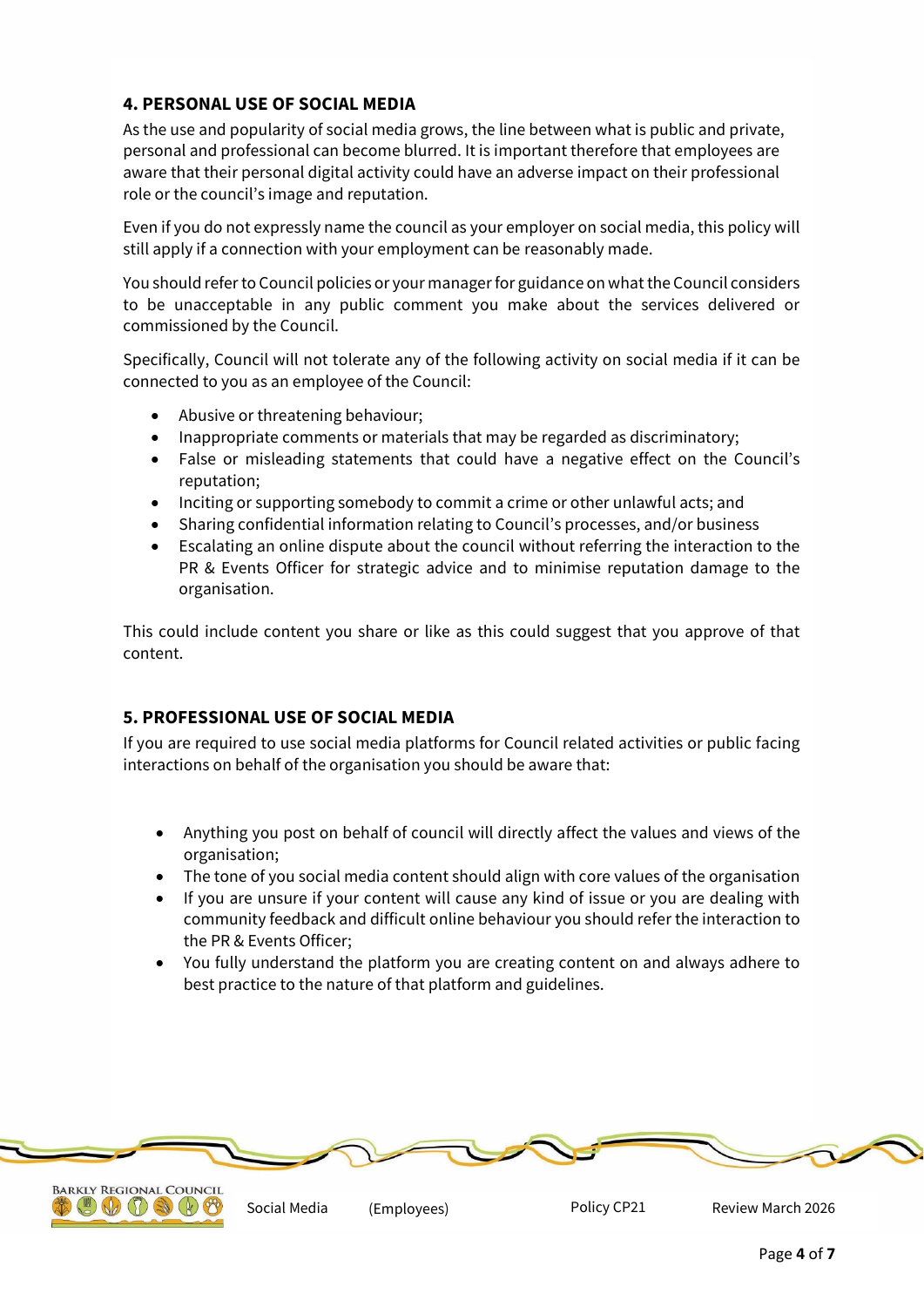## **6. CYBERBULLYING**

People make comments on social media that they may not say to someone face to face. These comments on social media can be just as damaging as any other form of bullying. Cyber-bullying can be hurtful and in some circumstances it can be a criminal act.

Cyber-bullying can take many forms:

- Abusive texts, on-line posts and emails;
- Imitating others on line using fake profile and other methods;
- Spreading rumours and telling lies on-line;
- Making hurtful comments;
- Making threats or comments designed to intimidate on-line;
- Repeated unwanted messages being sent to you; and
- People sending photos or videos of you to others to embarrass or humiliate you.

If any employee is threatened by cyber-bullying as part of your work environment, it is a requirement that you report this to your supervisor immediately. Council may in some circumstances refer cases of cyberbullying to relevant authorities for their actioning.

#### **7. RESPONSIBILITY AND DELEGATION**

Management:

Management will:

- Ensure all staff have read and signed the Social Media policy;
- Enforce staff in adhering to the Social Media policy;
- Hold regular toolbox talks and educate employees about the Social Media policy;
- Support staff if a complaint has been raised regarding the breach of the policy; and
- Report any known breaches of the social media policy and any relevant policies to the People & Culture department

Employees:

Each employee has an obligation to:

Adhere to this policy, the ICT acceptable use policy and the Code of Conduct policy





Policy CP21

Social Media (Employees) The Policy CP21 Review March 2026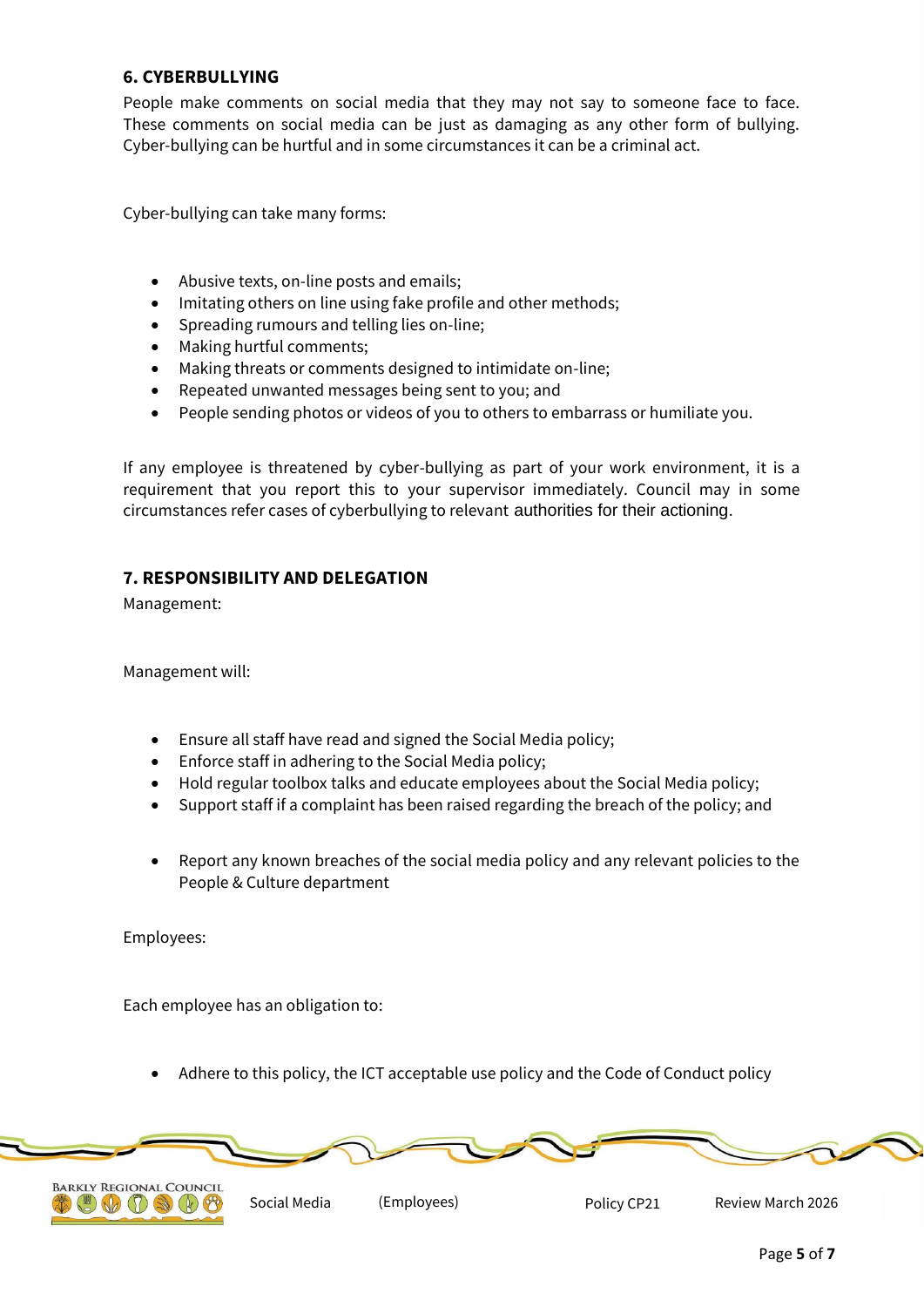- Keep in mind the relevant Council policies and guidance when considering any social media activity, whether business or personal;
- Ensure that no personal information about work related individuals is provided to third-parties without their consent;
- Report any known breaches of the social media policy and any relevant policies to their direct manager; and
- Report to your manager, any conflicts of interest that may be identified when using any social media

# **8. RELEVANT LEGISLATION AND STANDARDS**

- Barkly Regional Council Code of Conduct Policy
- Barkly Regional Council Bullying and Harassment Policy
- Barkly Regional Council ICT acceptable usage Policy
- Commonwealth Criminal Code 1955

# **9. EVALUATION AND REVIEW**

Within six (6) months of a new term of Council.